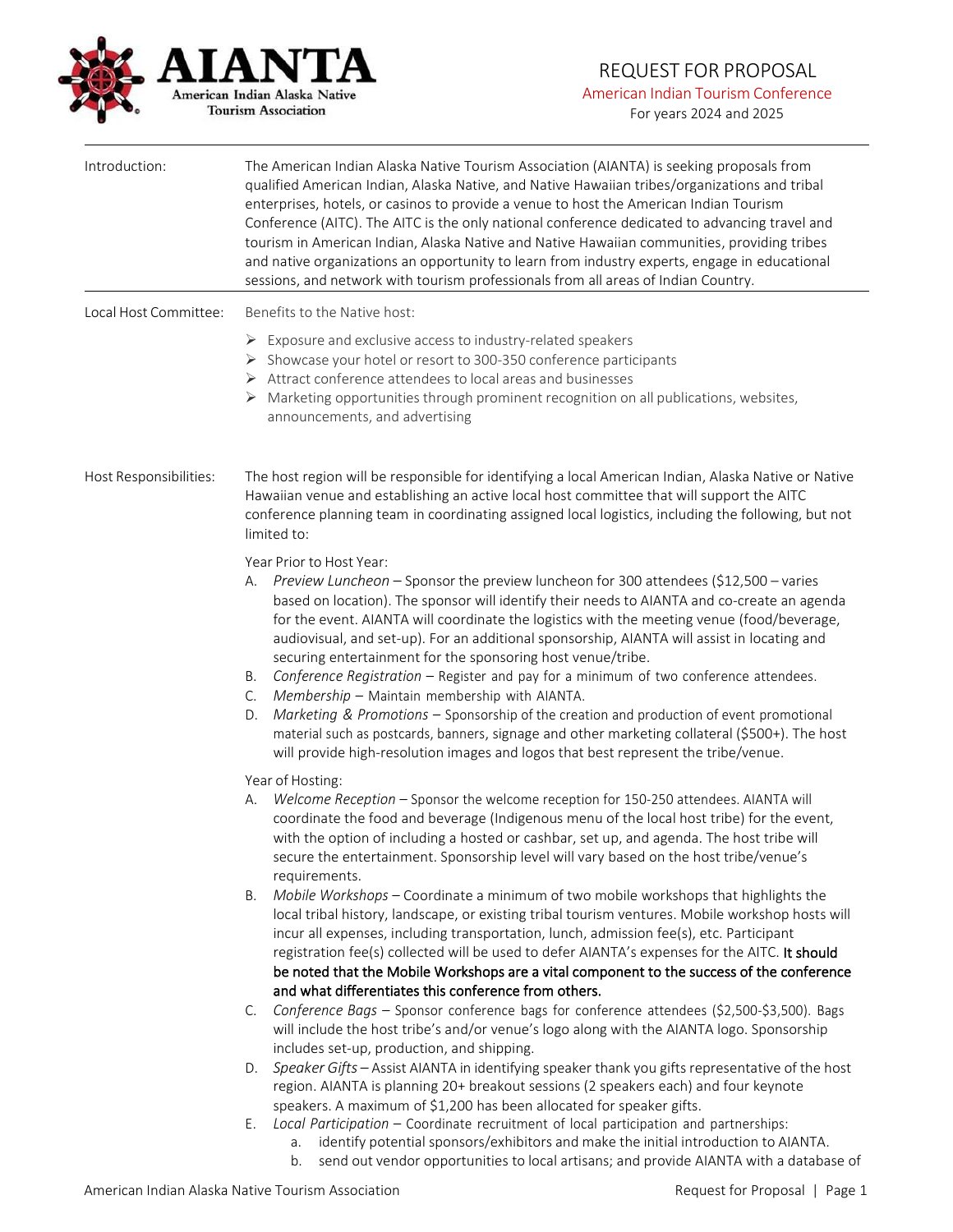

# REQUEST FOR PROPOSAL

American Indian Tourism Conference

For years 2024 and 2025

local artists.

- c. coordinate volunteers (example: tribe's employee volunteer program), AIANTA will provide schedule and volunteer opportunities to the local host committee for consideration.
- d. secure elders to provide blessings during the plenary sessions (2), lunches (3), and gala.
- e. work with the local convention and visitors bureau to welcome AITC participants at the airport.
- F. *Budget & Reporting –* Develop and manage the local host committee budget to include all expenses incurred (monetary, in-kind, volunteerism, etc.) to ensure the host is recognized by AIANTA at the appropriate conference sponsorship level.
- G. *Other –* Assist with overall conference planning and execution in general as agreed.

- Qualifications: Must be an AIANTA member in good standing.
	- Must demonstrate experience in hosting similar large conferences.
	- Must be able to show support from the local convention and visitors bureaus, chambers of commerce, and other tourism-related entities.
	- Must demonstrate local, regional, and national relationships with tribal organizations, tribal/Native Hawaiian tourism programs, and tourism associations.
	- Provide menus, AV price list, floorplan, seating capacities, hotel fact sheet, etc.
	- See "Exhibit A" for Group History, "Exhibit B" for Hotel Proposal Requirements, and "Exhibit C" for Schedule of Events

Eligibility: Please note the year each region is eligible to submit a proposal for consideration:

| Years of Eligibility | Region                 | <b>States</b>                                                                                                                                                                   |
|----------------------|------------------------|---------------------------------------------------------------------------------------------------------------------------------------------------------------------------------|
| 2024, 2025           | Alaska                 | Alaska                                                                                                                                                                          |
| 2024, 2025           | Central<br>California  | California                                                                                                                                                                      |
| 2024, 2025           | <b>Central Plains</b>  | Illinois, Indiana, Iowa, Kansas, Nebraska, Missouri, and<br>Ohio                                                                                                                |
| 2024, 2025           | Great Basin            | Mid-Eastern California, and Nevada                                                                                                                                              |
| 2024, 2025           | Hawaii                 | Hawaii                                                                                                                                                                          |
| 2024, 2025           | Midwest                | Michigan, Minnesota, and Wisconsin                                                                                                                                              |
| 2024, 2025           | Northeastern           | Connecticut, Delaware, Kentucky, Massachusetts, Maine,<br>Maryland, New Hampshire, New Jersey, New York,<br>Pennsylvania, Rhode Island, Vermont, Virginia, and West<br>Virginia |
| 2024, 2025           | Northwest              | Idaho and Washington                                                                                                                                                            |
| 2025                 | Oklahoma               | Oklahoma                                                                                                                                                                        |
| 2024, 2025           | Pacific<br>Northwest   | Northern California, and Oregon                                                                                                                                                 |
| 2024, 2025           | Rocky<br>Mountain      | Montana, North Dakota, South Dakota, and Wyoming                                                                                                                                |
| 2024, 2025           | Southeast<br>Alaska    | Southeast Alaska                                                                                                                                                                |
| 2024, 2025           | Southeastern           | Arkansas, Florida, Georgia, Louisiana, Mississippi, North<br>Carolina, South Carolina, Eastern Texas, and Tennessee                                                             |
| 2024, 2025           | Southern<br>California | Southern California                                                                                                                                                             |
| 2024, 2025           | Southwest              | Arizona, Colorado, New Mexico, Eastern Texas and Utah                                                                                                                           |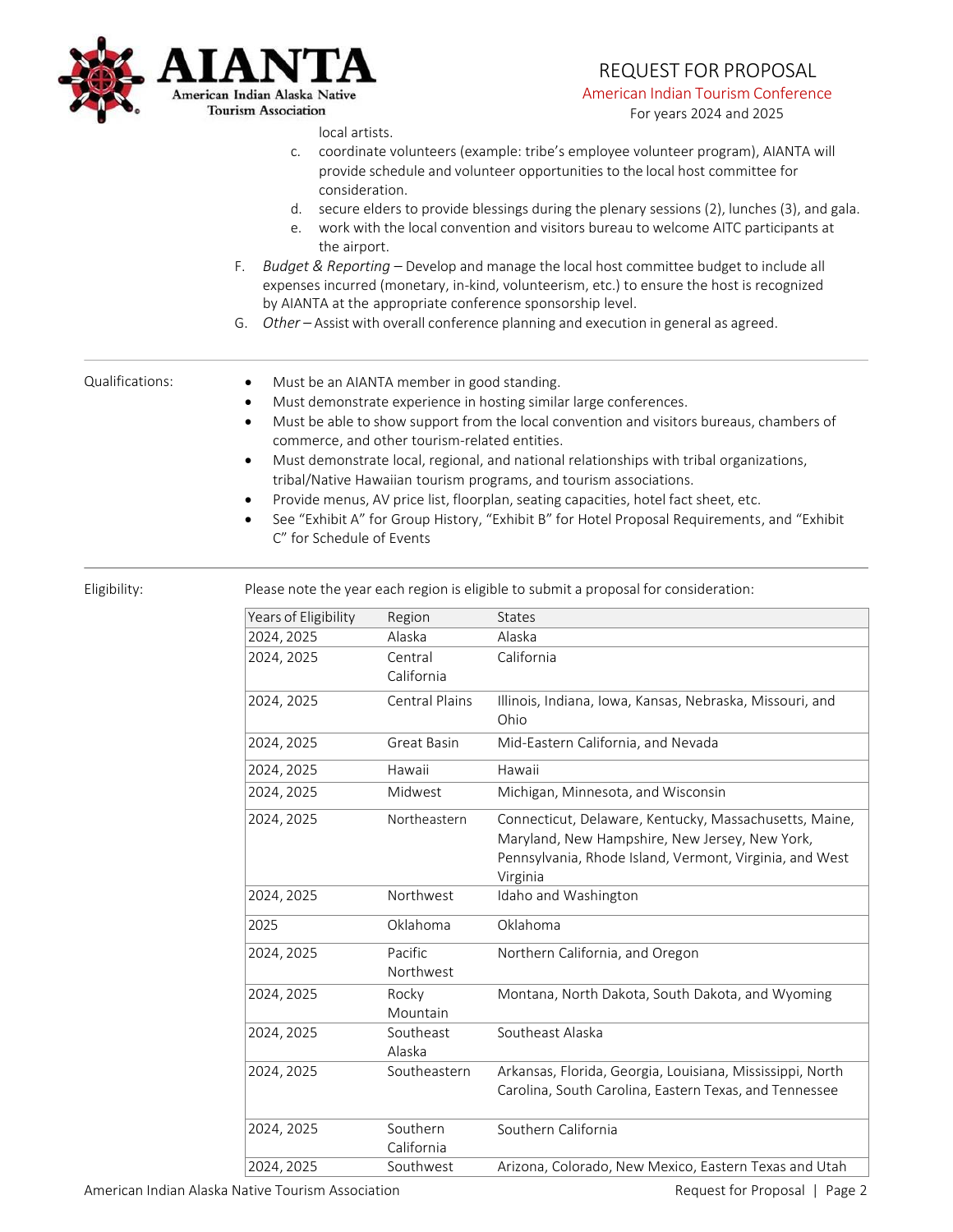

## REQUEST FOR PROPOSAL American Indian Tourism Conference

For years 2024 and 2025

Proposal Deadline: AIANTA will accept 2024 & 2025 proposals submitted by postal mail, courier service, or email by 5:00 pm Mountain Time on June 30, 2022. Proposals received after the deadline will not be considered. If you would like to be considered for more than one year, you must submit separate proposals for each year. Send proposals to: Bianca Mitchell, Education Manager American Indian Alaska Native Tourism Association PO Box 70413 Albuquerque, NM 87197 [bmitchell@aianta.org](mailto:bmitchell@aianta.org) For Questions Contact: Bianca Mitchell, Education Manager [bmitchell@aianta.org](mailto:bmitchell@aianta.org) (505) 433-2120 For questions regarding the RFP, please submit in writing (via email) to Bianca Mitchell for discussion with the CEO. The deadline to submit questions is May 20, 2022.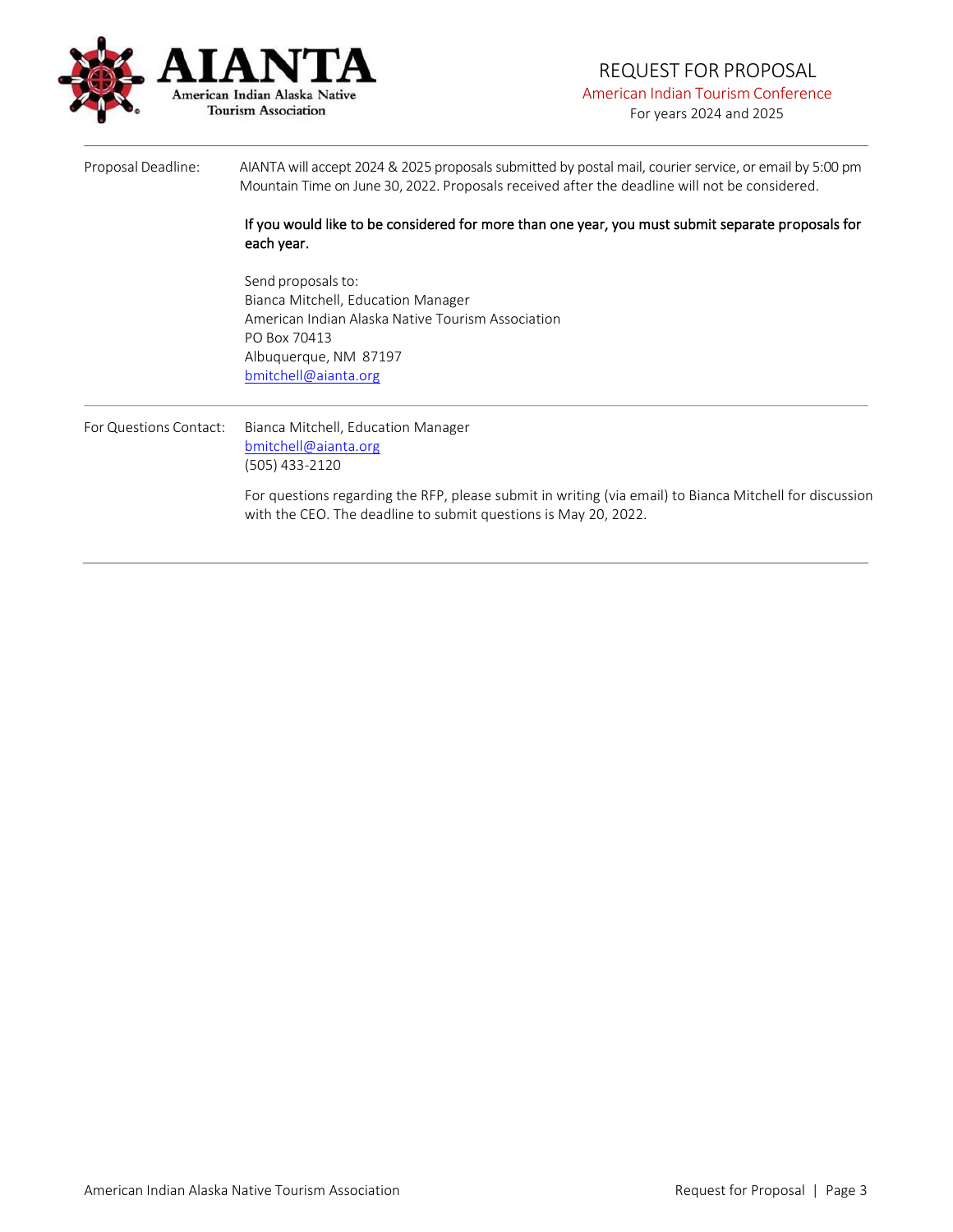

For years 2024 and 2025

### Exhibit A: Group History Note: Due to the Covid-19 Pandemic 2020, AITC was a Virtual Conference.

|      | YEAR PROPERTY                                      | <b>F&amp;B SPEND</b> | <b>PICK UP</b> |              |            |             |             |             |      |             |                             |       |
|------|----------------------------------------------------|----------------------|----------------|--------------|------------|-------------|-------------|-------------|------|-------------|-----------------------------|-------|
|      | 2021 We-Ko-Pa Casino Resort &<br>Conference Center | \$59,836             | Day            | Sat          | Sun        | Mon         | Tue         | Wed         |      | Thu         | Fri                         | Total |
|      | Fort McDowell, AZ                                  |                      | Date           | 10/23        | 10/24      | 10/25       | 10/26       | 10/27       |      | 10/28       | 10/29                       |       |
|      |                                                    |                      | Actual         | 28           | 84         | 154         | 157         | 146         |      | 122         | 7                           | 706   |
|      |                                                    |                      |                |              |            |             |             |             |      |             | Plus 8 room nights pre/post |       |
|      |                                                    |                      |                |              |            |             |             |             |      |             |                             |       |
|      | 2019 Hard Rock Hotel & Casino                      | \$41,905             | Day            | Sat          | Sun        | Mon         | Tue         | Wed         |      | Thu         | Fri                         | Total |
|      | Tulsa, OK                                          |                      | Date           | 9/14         | 9/15       | 9/16        | 9/17        | 9/18        |      | 9/19        | 9/20                        |       |
|      |                                                    |                      | Actual         | 22           | 108        | 167         | 174         | 156         |      | 37          | $\mathbf{1}$                | 671   |
|      |                                                    |                      |                |              |            |             |             |             |      |             | Plus 6 room nights pre/post |       |
|      |                                                    |                      |                |              |            |             |             |             |      |             |                             |       |
| 2018 | Isleta Resort Casino                               | \$46,422             | Day<br>Date    | Fri<br>9/14  | Sat        | Sun<br>9/16 | Mon<br>9/17 | Tue<br>9/18 |      | Wed         | Thu                         | Total |
|      | Albuquerque, NM                                    |                      | Actual         | $\mathbf{1}$ | 9/15<br>8  | 78          | 131         | 135         |      | 9/19<br>123 | 9/20<br>45                  | 521   |
|      |                                                    |                      |                |              |            |             |             |             |      |             |                             |       |
|      | 2017 Radisson Green Bay                            | \$34,239             | Day            | Fri          | Sat        | Sun         | Mon         | Tue         | Wed  | Thu         | Fri                         | Total |
|      | Green Bay, WI                                      |                      | Date           | 9/08         | 9/09       | 9/10        | 9/11        | 9/12        | 9/13 | 9/14        | 9/15                        |       |
|      |                                                    |                      | Actual         | 3            | 13         | 78          | 131         | 136         | 126  | 40          | $\overline{2}$              | 529   |
|      |                                                    |                      |                |              |            |             |             |             |      |             |                             |       |
|      | 2016 Tulalip Resort & Casino                       | \$41,165             | Day            | Sat          | Sun        | Mon         | Tue         | Wed         |      | Thu         | Fri                         | Total |
|      | Tulalip, WA                                        |                      | Date           | 9/10         | 9/11       | 9/12        | 9/13        | 9/14        |      | 9/15        | 9/16                        |       |
|      |                                                    |                      | Actual         | 9            | 110        | 169         | 172         | 102         |      | 1           | 0                           | 563   |
|      |                                                    |                      |                |              |            |             |             |             |      |             |                             |       |
|      | 2015 Sky Ute Casino                                | \$45,157             | Day            | Sat          | Sun        | Mon         | Tue         | Wed         |      | Thu         | Fri                         | Total |
|      | Ignacio, CO                                        |                      | Date<br>Actual | 9/12<br>33   | 9/13<br>71 | 9/14<br>107 | 9/15<br>115 | 9/16<br>12  |      | 9/17<br>46  | 9/18<br>$\overline{2}$      | 488   |
|      |                                                    |                      |                |              |            |             |             |             |      |             |                             |       |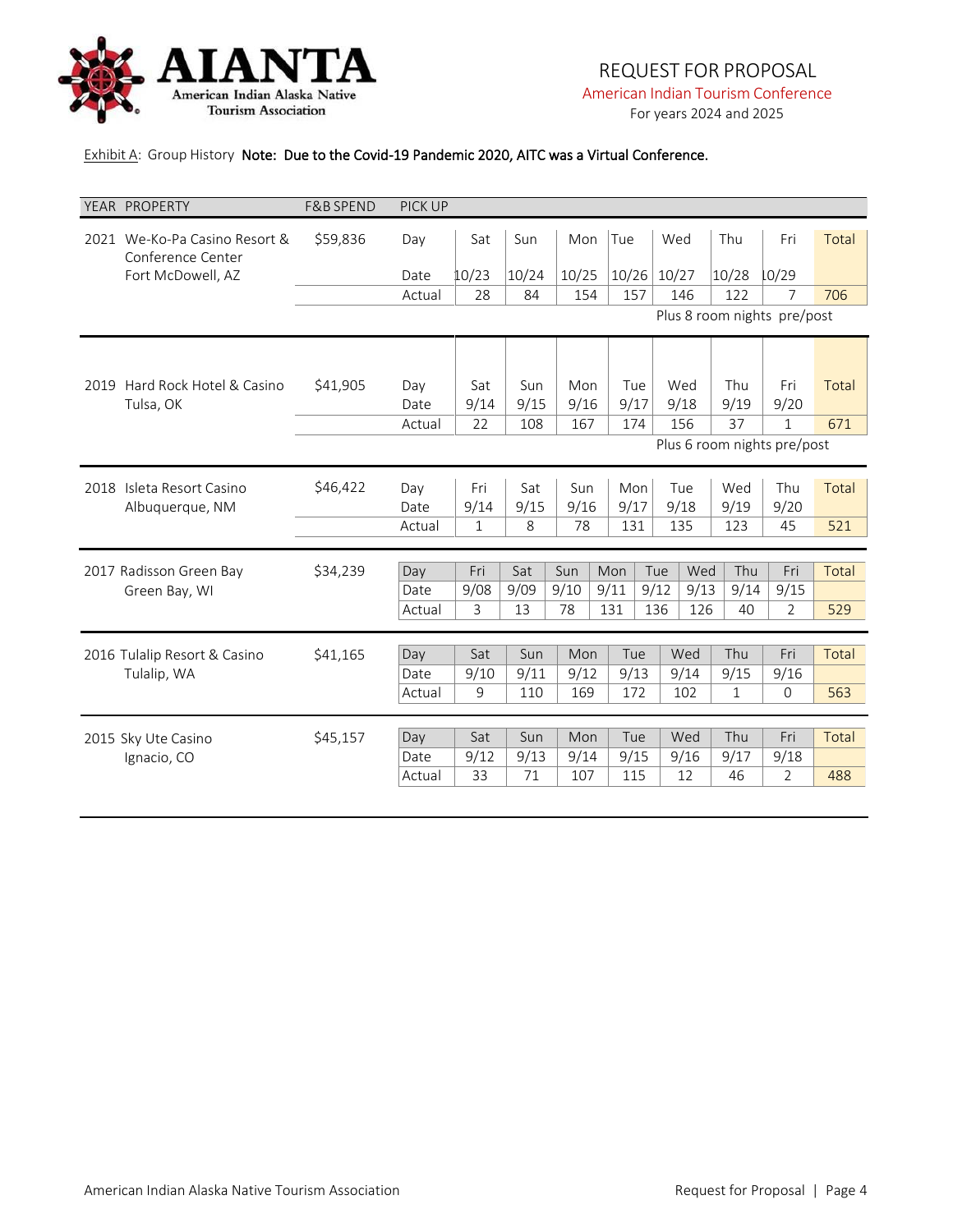

#### Exhibit B: Hotel Proposal Requirements

|  | Host Tribe/Entity: |  |
|--|--------------------|--|
|  |                    |  |

All proposal submissions from hotels and convention properties must identify the local host tribe or entity, agree to deliverables outlined on page 1 and meet the qualifications outlined on page 2.

| Room Block:                                                                    | Saturday                                                                                                                                                                                                                                                                           | Sunday                                                                                                                                                                                                                   | Monday                                                                                                                                                                                                                                                                                                                                                                                                                                                                                                                                                                                                                                                                                                                                                                                                                                                                                                                                                                                                                                                                                                                                                            | Tuesday         | Wednesday             | Thursday | Friday                |
|--------------------------------------------------------------------------------|------------------------------------------------------------------------------------------------------------------------------------------------------------------------------------------------------------------------------------------------------------------------------------|--------------------------------------------------------------------------------------------------------------------------------------------------------------------------------------------------------------------------|-------------------------------------------------------------------------------------------------------------------------------------------------------------------------------------------------------------------------------------------------------------------------------------------------------------------------------------------------------------------------------------------------------------------------------------------------------------------------------------------------------------------------------------------------------------------------------------------------------------------------------------------------------------------------------------------------------------------------------------------------------------------------------------------------------------------------------------------------------------------------------------------------------------------------------------------------------------------------------------------------------------------------------------------------------------------------------------------------------------------------------------------------------------------|-----------------|-----------------------|----------|-----------------------|
|                                                                                | 10                                                                                                                                                                                                                                                                                 | 75                                                                                                                                                                                                                       | 150                                                                                                                                                                                                                                                                                                                                                                                                                                                                                                                                                                                                                                                                                                                                                                                                                                                                                                                                                                                                                                                                                                                                                               | 150             | 150                   | 120      | 5                     |
| Meeting Date(s):                                                               | Conference Year                                                                                                                                                                                                                                                                    |                                                                                                                                                                                                                          | <b>Preferred Dates</b>                                                                                                                                                                                                                                                                                                                                                                                                                                                                                                                                                                                                                                                                                                                                                                                                                                                                                                                                                                                                                                                                                                                                            | Alternate Dates | Alternate Dates       |          |                       |
|                                                                                | 2024                                                                                                                                                                                                                                                                               |                                                                                                                                                                                                                          | Oct. $21 - 24$ , 2024                                                                                                                                                                                                                                                                                                                                                                                                                                                                                                                                                                                                                                                                                                                                                                                                                                                                                                                                                                                                                                                                                                                                             |                 | Oct. $28 - 31$ , 2024 |          | Oct. $14 - 17$ , 2024 |
|                                                                                | 2025                                                                                                                                                                                                                                                                               |                                                                                                                                                                                                                          | Oct. 27 - 30, 2025                                                                                                                                                                                                                                                                                                                                                                                                                                                                                                                                                                                                                                                                                                                                                                                                                                                                                                                                                                                                                                                                                                                                                |                 | Oct. $20 - 23$ , 2025 |          | Oct. $13 - 16$ , 2025 |
| Attendance:<br>Rates:<br>Cut-Off Dates:<br>Concessions:<br>Conference Billing: | 300-350<br>Ten (10) day cut off<br>$\bullet$<br>$\bullet$<br>$\bullet$<br>$\bullet$<br>$\bullet$<br>$\bullet$<br>$\bullet$<br>٠<br>$\bullet$<br>٠<br>$\bullet$<br>$\bullet$<br>$\bullet$<br>$\bullet$<br>70% Waived Attrition<br>No Resort Fees<br>٠<br>٠<br><b>Direct Billing</b> | Hotel to waive all patch fees<br>Complimentary hospitality suite<br>Complimentary meeting room rental<br><b>Custom Native American Menus</b><br><b>Complimentary Parking Fees</b><br>Hotel to waive early departure fees | Prevailing government per diem. Group is non-profit.<br>1 per 40 complimentary policies accumulative basis<br>Complimentary wireless internet in both meeting space and guest rooms<br>Twelve (12) Suite upgrades with in-room amenities<br>Two (2) complimentary meeting planner rooms above the 1 per 40<br>Five (5) AIANTA staff rooms at 50% off group rate<br>Three (3) day pre/post-conference group rate guarantee<br>Three (3) complimentary hotel room(s) for the site inspection for up to two (2) nights<br>Three (3) complimentary hotel room(s) for the pre-planning visit for two (2) nights<br>35 complimentary 6' skirted tables with two chairs for exhibitor/artisan showcase<br>Complimentary 16' velour drape behind the riser for week<br>Complimentary 12' x 24' riser for the week<br>20 % Discount AV fees or no penalty for the group's preferred AV company<br>Discount food and beverage menus and coffee per gallon pricing<br>Complimentary WI-FI in meeting space and guest rooms<br>Complimentary power drop and internet hard-line in office and registration area<br>Two (2) gift certificates for a two-night stay will be used |                 |                       |          |                       |
| Reservation Method:                                                            |                                                                                                                                                                                                                                                                                    |                                                                                                                                                                                                                          | Reservation Link and telephone with discount code "AITC2024." AITC + year of conference                                                                                                                                                                                                                                                                                                                                                                                                                                                                                                                                                                                                                                                                                                                                                                                                                                                                                                                                                                                                                                                                           |                 |                       |          |                       |
|                                                                                |                                                                                                                                                                                                                                                                                    |                                                                                                                                                                                                                          |                                                                                                                                                                                                                                                                                                                                                                                                                                                                                                                                                                                                                                                                                                                                                                                                                                                                                                                                                                                                                                                                                                                                                                   |                 |                       |          |                       |
| Audio Visual:                                                                  |                                                                                                                                                                                                                                                                                    |                                                                                                                                                                                                                          | Screens, AV cart, LCD projectors, power cords, cables, mixers, microphones, and lighting package                                                                                                                                                                                                                                                                                                                                                                                                                                                                                                                                                                                                                                                                                                                                                                                                                                                                                                                                                                                                                                                                  |                 |                       |          |                       |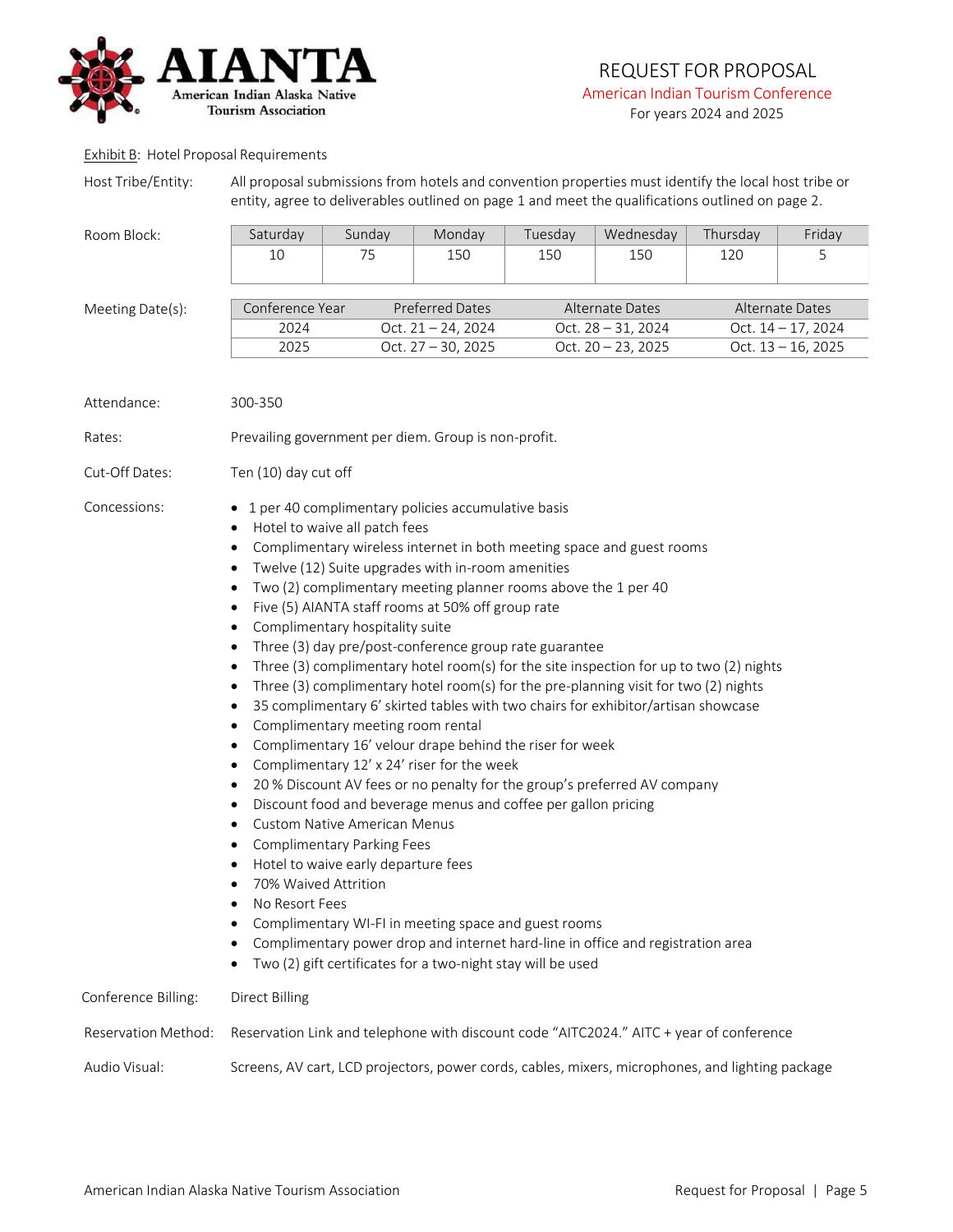

# REQUEST FOR PROPOSAL

American Indian Tourism Conference

For years 2024 and 2025

Exhibit C: Schedule of Events/ Meeting Space Continental *breakfasts and refreshment breaks will be in the exhibit hall*

| DAY        | <b>TIME</b>                         | <b>FUNCTION</b><br><b>SET</b>                                                |                                          | PPL                    |
|------------|-------------------------------------|------------------------------------------------------------------------------|------------------------------------------|------------------------|
| SAT        | 7 am - 24 hrs.                      | Office                                                                       | Conference                               | 10                     |
|            | 7 am - 24 hrs.                      | Registration Office                                                          | Conference                               | 10                     |
| <b>SUN</b> | 7 am - 24 hrs.                      | Office                                                                       | As set                                   | 10                     |
|            | 7 am - 24 hrs.                      | Registration Office                                                          | As set                                   | 10                     |
|            | 7 am - 24 hrs.                      | Hospitality Suite (Director's Office) (DNP)                                  | As set                                   | 10                     |
| <b>MON</b> | $7$ am $-$ 24 hrs.                  | Office                                                                       | As set                                   | 10                     |
|            | 7 am - 24 hrs.                      | Registration Office                                                          | As set                                   | 10                     |
|            |                                     | Hospitality Suite (Director's Office) (DNP)                                  | As set                                   | 10                     |
|            | 7 am - 24 hrs.                      | Registration                                                                 | <b>Registration Counter</b>              | Flow                   |
|            | 7 am - 24 hrs.                      | The Business of Art Workshop                                                 | Classroom                                | 50                     |
|            | $6:30$ am $-9$ am                   | Mobile Workshop Check-in (hotel lobby or<br>conference center porte-cochere) | (1) 8' skirted table                     | Flow                   |
|            | $7 am - 5 pm$                       | Off-Site Mobile Workshops                                                    |                                          | Flow                   |
|            | $1$ pm $-6$ pm                      | Exhibitor & Artisan Set up(See sample<br>Diagram)                            | (40) 10 X 10 booths / (35) Table<br>Tops | Flow                   |
|            | $4 \text{ pm} - 6 \text{ pm}$       | <b>Board Orientation</b>                                                     | Conference                               | 20                     |
|            | $6 \text{ pm} - 8 \text{ pm}$       | Opening Reception                                                            | Rounds, Cocktail Rounds, High<br>Boys    | 250                    |
| TUE        | $7$ am $-$ 24 hrs.                  | Office                                                                       | As set                                   | 10                     |
|            | 7 am - 24 hrs.                      | Registration Office                                                          | As set                                   | 10                     |
|            | 7 am - 24 hrs.                      | Hospitality Suite (Director's Office) (DNP)                                  | As set                                   | 10                     |
|            | $7 am - 5 pm$                       | Registration                                                                 | As set                                   | Flow                   |
|            | $7:30$ am $-5$ pm                   | Tradeshow*                                                                   | As set                                   | Flow                   |
|            | $7:30$ am $-5$ pm                   | Artisans in Foyer                                                            | As set                                   | Flow                   |
|            | $8:30$ am $-10$ am                  | <b>Opening Plenary Session</b>                                               | Rounds                                   | 300-350                |
|            | $10:15$ am $- 2:45$ pm              | (3) Breakouts                                                                | Classroom                                | 100 each               |
|            | $3:15$ pm $-5:00$ pm                | Regional Meetings (15)                                                       | Classroom or Theater                     | *Varies<br>$(10 - 50)$ |
|            | 11:45 am $-$ 1:15 pm                | Luncheon & General Session                                                   | Rounds                                   | 300-350                |
| WED        | 7 am - 24 hr.                       | Office                                                                       | As set                                   | 10                     |
|            | 7 am - 24 hrs.                      | Registration Office                                                          | As set                                   | 10                     |
|            | 7 am - 24 hrs.                      | Hospitality Suite (Director's Office) (DNP)                                  | As set                                   | 10                     |
|            | 7 am - 24 hrs.                      | Private Meeting Room                                                         | As set                                   | 20                     |
|            | $7 am - 5 pm$                       | Registration                                                                 | As set                                   | Flow                   |
|            | $7:30$ am $-5$ pm                   | Tradeshow*                                                                   | As set                                   | Flow                   |
|            | $7:30$ am $-5$ pm                   | Artisans in Foyer                                                            | As set                                   | Flow                   |
|            | $8:30$ am $-10$ am                  | Plenary Session                                                              | Rounds                                   | 300-350                |
|            | $10:15$ am $-5$ pm                  | (3) Breakouts                                                                | Classroom                                | 100 each               |
|            | $11:45$ pm $-1:15$ pm               | Luncheon & General Session                                                   | Rounds                                   | 300-350                |
| THU        | $7 am - 5 pm$                       | Office                                                                       | As set                                   | 10                     |
|            | $7$ am $-$ 24 hrs.                  | Hospitality Suite (Director's Office) (DNP)                                  | As set                                   | 10                     |
|            | $7 am - 5 pm$                       | Registration Office                                                          | As set                                   | 10                     |
|            | $7 am - 5 pm$                       | Private Meeting Room                                                         | As set                                   | 20                     |
|            | $7 am - 5 pm$                       | Registration                                                                 | As set                                   | Flow                   |
|            | $7:30$ am $-1:30$ pm                | Tradeshow*                                                                   | As set                                   | Flow                   |
|            | $7:30$ am $-4:30$ pm                | Artisans in Foyer                                                            | As set                                   | Flow                   |
|            | $8:30$ am $-2:45$ pm                | (3) Breakouts                                                                | Classroom                                | 100 each               |
|            | 11:45 pm $-$ 1:15 pm                | Preview Luncheon                                                             | Rounds                                   | 300-350                |
|            | $2:00 \text{ pm} - 5:00 \text{ pm}$ | Exhibitor/Artisan Move-Out                                                   |                                          |                        |
|            | $3:15$ pm $-4:30$ pm                | <b>Closing General Session</b>                                               | Rounds                                   | 300-350                |
|            | $7$ pm $-10$ pm                     | Gala & Silent Auction                                                        | Rounds                                   | 300-350                |